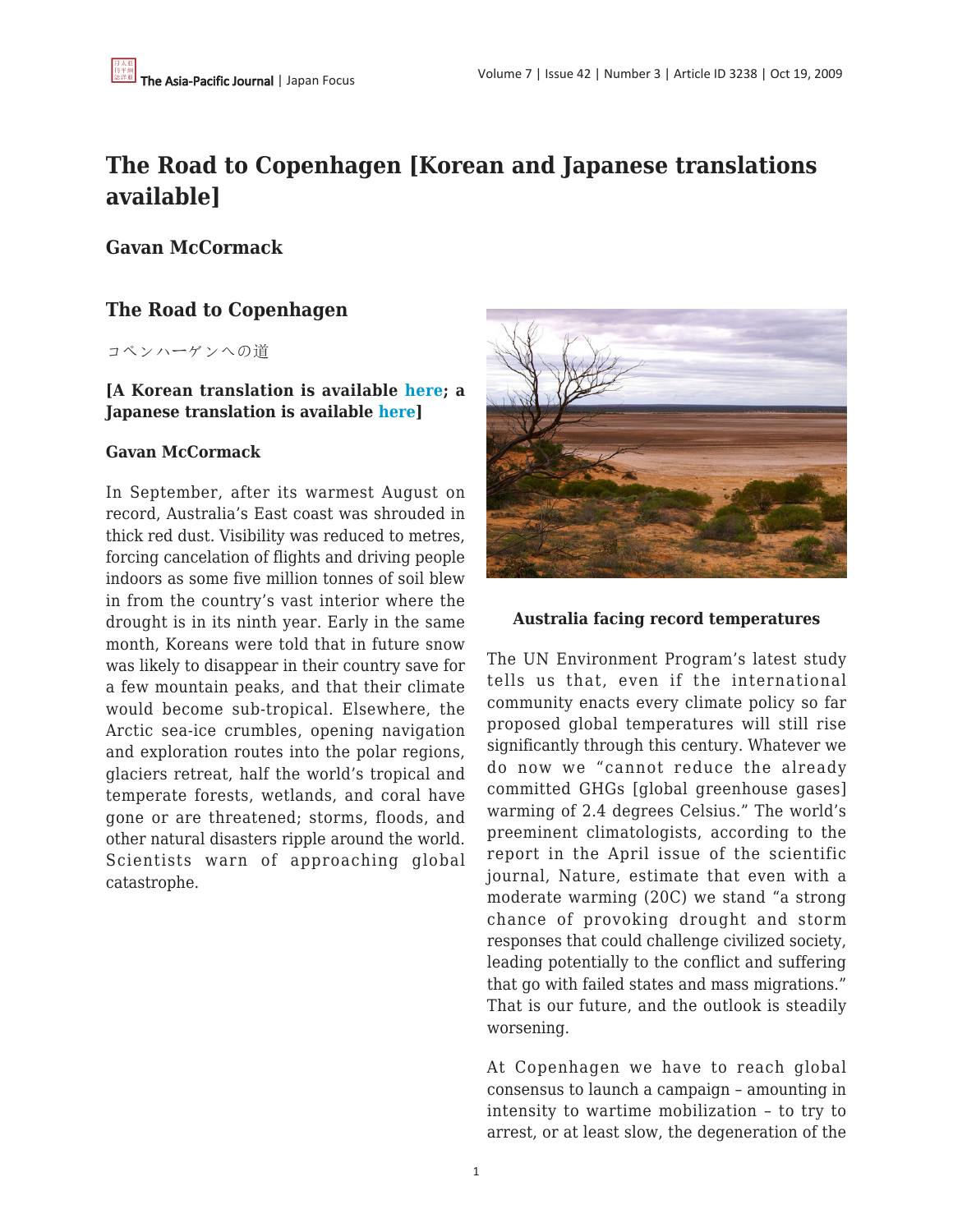world as we know it into the catastrophe of climate chaos. The December conference becomes the most important event in the history of humanity, our last chance.

Global NGOs, including Greenpeace and WWF, estimate that we need at Copenhagen a commitment to a global carbon cut of 40 per cent cut by 2020 and 80 per cent (95 per cent for the industrial countries) by mid-century. Another way of putting it is to say that the Kyoto targets – only reached in a few places – now have to be multiplied by two to three times in the short term and up to ten times in the medium term.

At present, despite the commitments many countries have made since Kyoto in 1997 to reduce them, they are rising steadily. Globally, greenhouse emissions rose by 38 per cent between 1992 and 2007, increasing from a rate of 1.1 per cent annually in the 1990s to 3.5 per cent in 2000-2007. The specialist literature is punctuated increasingly by bleak words: threshold, tipping-point, irreversibility. We are destabilizing the climatic conditions under which over the last several millennia humanity developed agriculture, villages, cities, civilizations.



#### **World fossil fuel emissions, 1990-2007**

Human activity, pumping carbon into the atmosphere at steadily increasing rates ever since the industrial revolution has raised the pre-industrial concentration of carbon in the atmosphere (280 ppm) to 387 ppm, and that level continues to rise by around 3.1 ppm per year. On a "business as usual" projection of our current trajectory, we are headed towards an end of century carbon concentration figure of around 950 ppm and a temperature rise of 4.60C.

To hold temperature increase to around 2 degrees, the world's scientists meeting in Bali in 2007 insisted that we must at all costs keep levels of atmospheric carbon concentration below 450 ppm. The EU and Australia have now adopted that goal. However, many scientists think that the real tipping point is more likely to be 400 ppm – in any case now unavoidable and imminent - and highly influential ones, including Rajendra Pachauri, the head of the IPCC, think that, as a matter of urgency, we should reduce it to 350. Even if all cuts pledged by countries around the world as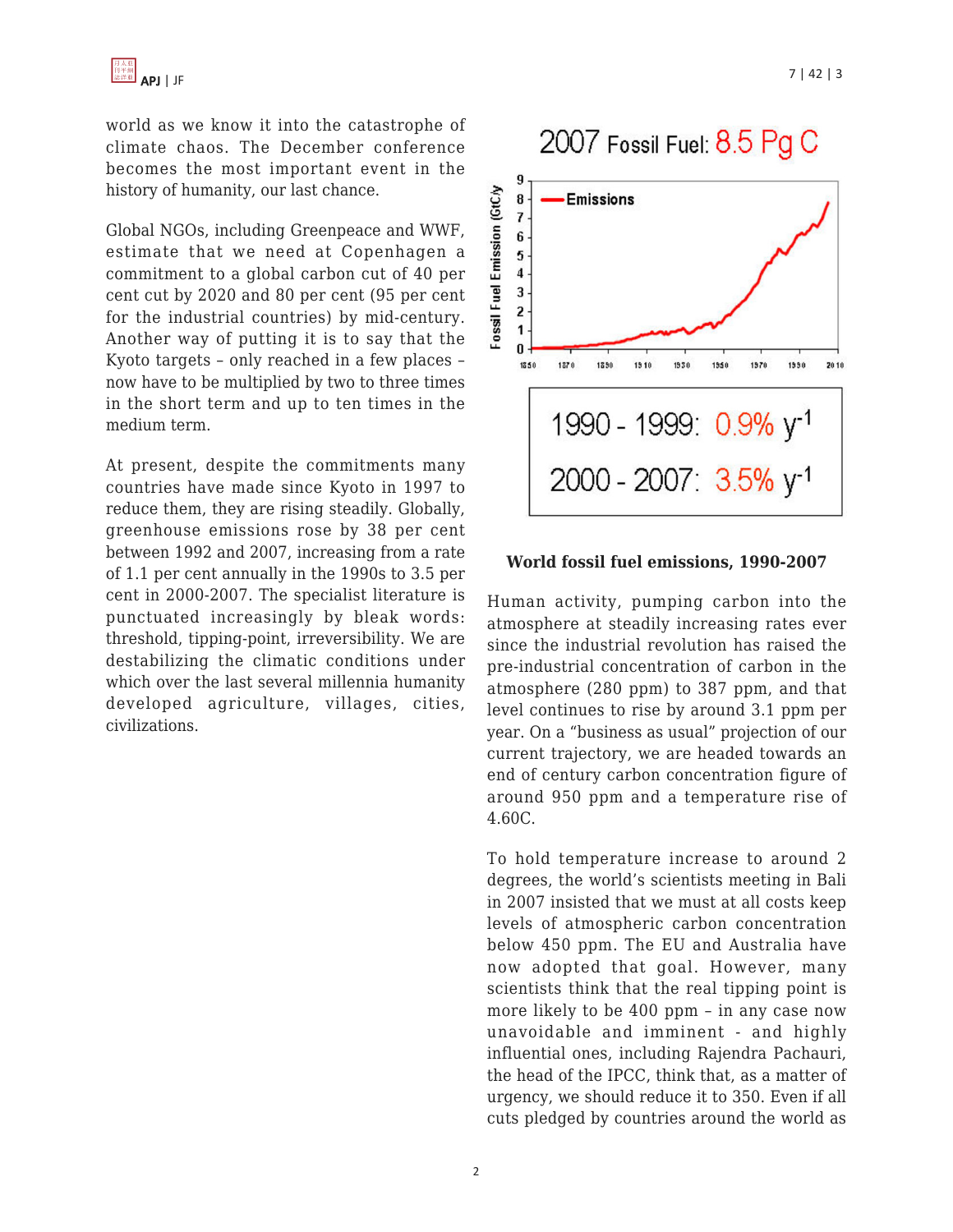of this moment were realized, the temperature rise will still be in the order of 3.5 degrees, ie. almost twice the previous "worst case" scenarios.

For Australia, where a reformist and climateconscious government took office in 2008, the subsequent commitment to 450 ppm has grim implications. It takes for granted continuing and worsening ravages of drought, fire, extreme summer heat up to 45 degrees in Southern Australia in 2008), and – since it is a big country – floods. Already drought in the country's grain basket, the Murray-Darling River basin, has drastically reduced the output of irrigated crops and forced complete suspension of rice agriculture in the past two seasons. Most shocking of all, with a 450 ppm carbon concentration in the atmosphere, the Great Barrier Reef – one of the wonders of the world - will not survive.

In Japan too, a reforming, climate conscious government took office in September 2009 and immediately announced a commitment to a 25 per cent reduction on its 1990 emissions by 2020. Even under the previous LDP governments, Japan has sometimes been seen as a model of clean and efficient energy, but the fact is that it not only failed to meet its 6 per cent Kyoto reduction target but its emissions grew by 11 per cent to 2007. That was better, to be sure, than the US (+20 per cent), but it pales before the accomplishment of countries such as Germany which cut its emissions by 21 per cent.

Japanese Prime Minister Hatoyama Yukio's 25 per cent "reduction on 1990 levels" is a bold promise, and it stands in relief compared to the paltry US gestures thus far. However, Hatoyama has yet to persuade industry or to develop a blueprint of how to accomplish it, his pledge is conditional on a Copenhagen agreement in which "all major economies participate," and because of the failure of the post-Kyoto decade his 25 per cent of 1990 levels actually means he has to cut current levels by 36 per cent. And, if he accomplishes all that, in terms of what is needed it represents no more than a first step.

As for South Korea, its greenhouse gas emissions have been growing at the highest rate among OECD counties (increasing by 90 per cent between 1990 and 2005), and its thus far announced short-term (to 2020) goal is to hold them to an increase of not more than 8 per cent above its 2005 levels. Should it take that stance to Copenhagen, Korea is unlikely to fare well. Facing global catastrophe, any industrial country that talks of increasing its carbon emissions can expect to be told to go back and re-consider its global responsibilities.

## $\pmb{\times}$

#### **South Korea's carbon emissions**

Short of some technological breakthrough (of which at present there is no sign), the political and moral imperative is that we shift from nonrenewable, carbon-intensive to renewable, carbon-neutral economic activity, cut back on production, consumption, and waste in the "conventional" carbon sector, husband existing resources and find more equitable and less wasteful ways of distributing them, eliminating the unnecessary and inefficient. Yet, as I wrote in this column in 2008 ("The Chimera of Growth," March 2008), humanity's shared, quasi-religious faith, shared by Christians, Buddhists, Muslims and atheists alike, is that human society must be organized so as to maximize production, consumption, and waste. GDP scale and growth is currently the major indicator of the "success" of countries.

December's Copenhagen meeting calls therefore for a Copernican shift so that henceforth countries will be evaluated not for their GDP but for their success a global citizens in cutting back greenhouse gas emissions. The growth fetish has to be set aside lest our